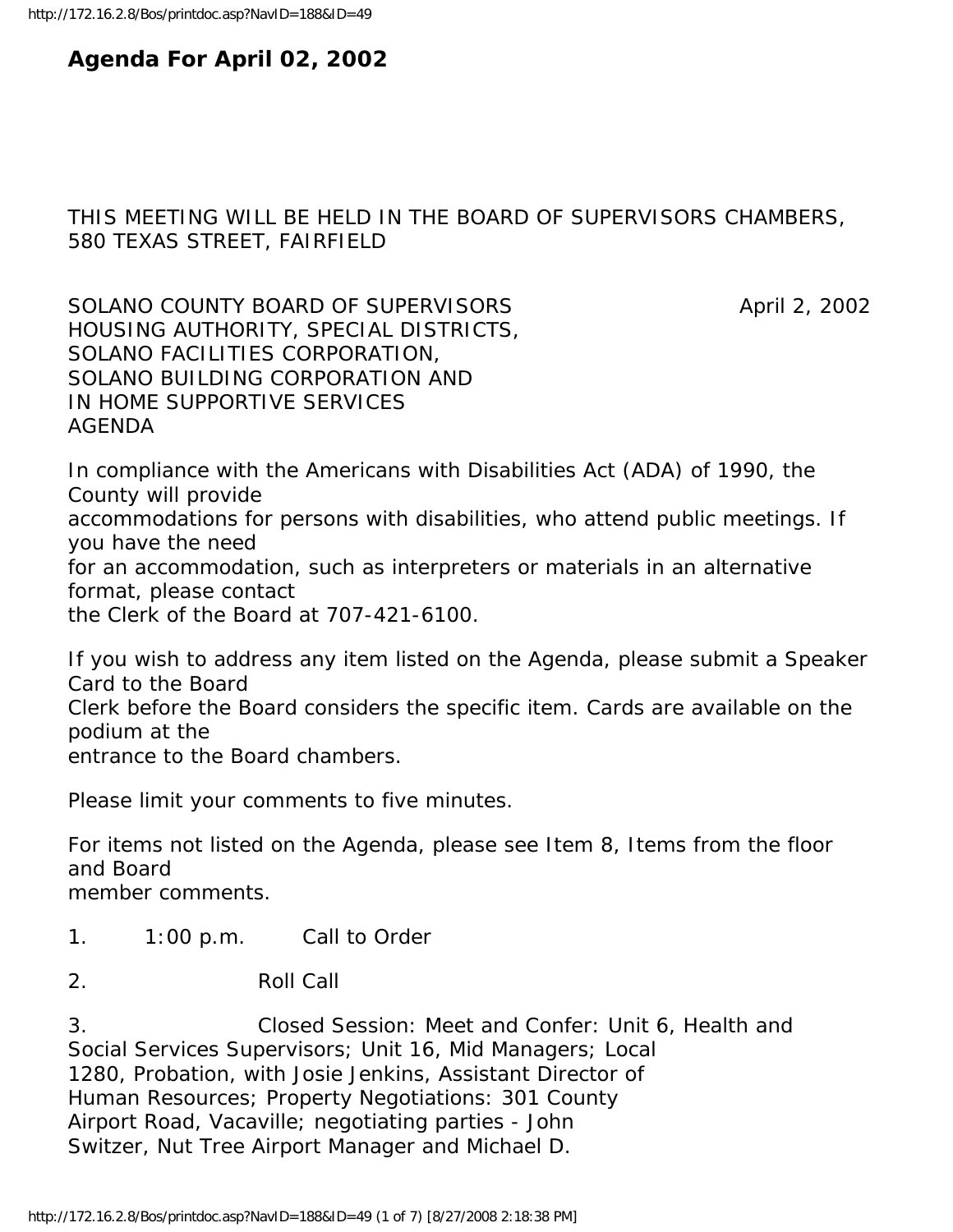## Johnson, County Administrator and AESV, Inc.; under negotiation - price and terms of payment

| 4   | Reconvene                                           |
|-----|-----------------------------------------------------|
| -5. | Report of Action in Closed Session (if applicable): |
| 6.  | Salute to the Flag and a Moment of Silence:         |

7. Presentations:

County Administrator''s Office:

A) Presentation and approval of a resolution proclaiming April 11, 2002 as Children''s Day of Hope, April 19, 2002 as Solano Safe From the Start Day, and April 26, 2002 as Children''s Memorial Day in Solano County (Supervisor Kondylis)

B) Approval of a resolution for presentation to Kim Thomas, Director of the Children''s Network, proclaiming April, 2002 as Child Abuse Prevention Awareness Month and recognizing the Child Abuse Prevention Council for the Blue Ribbon Campaign

C) Approval of a resolution for presentation to Lt. Colonel Jeff Leknes, Travis Air Force Base, proclaiming April as Month of the Military Child

D) Approval of a resolution for presentation recognizing the month of April as Solano County Sexual Assault Awareness Month (Supervisor Kondylis)

8. Items from the floor and Board member comments

This is your opportunity to address the Board on a matter not listed on the Agenda, but it must be within the subject matter jurisdiction of the Board. Please submit a Speaker Card before the first speaker is called and limit your comments to five minutes.

- 10. Approval of the Agenda
- 11. Approval of Consent Calendar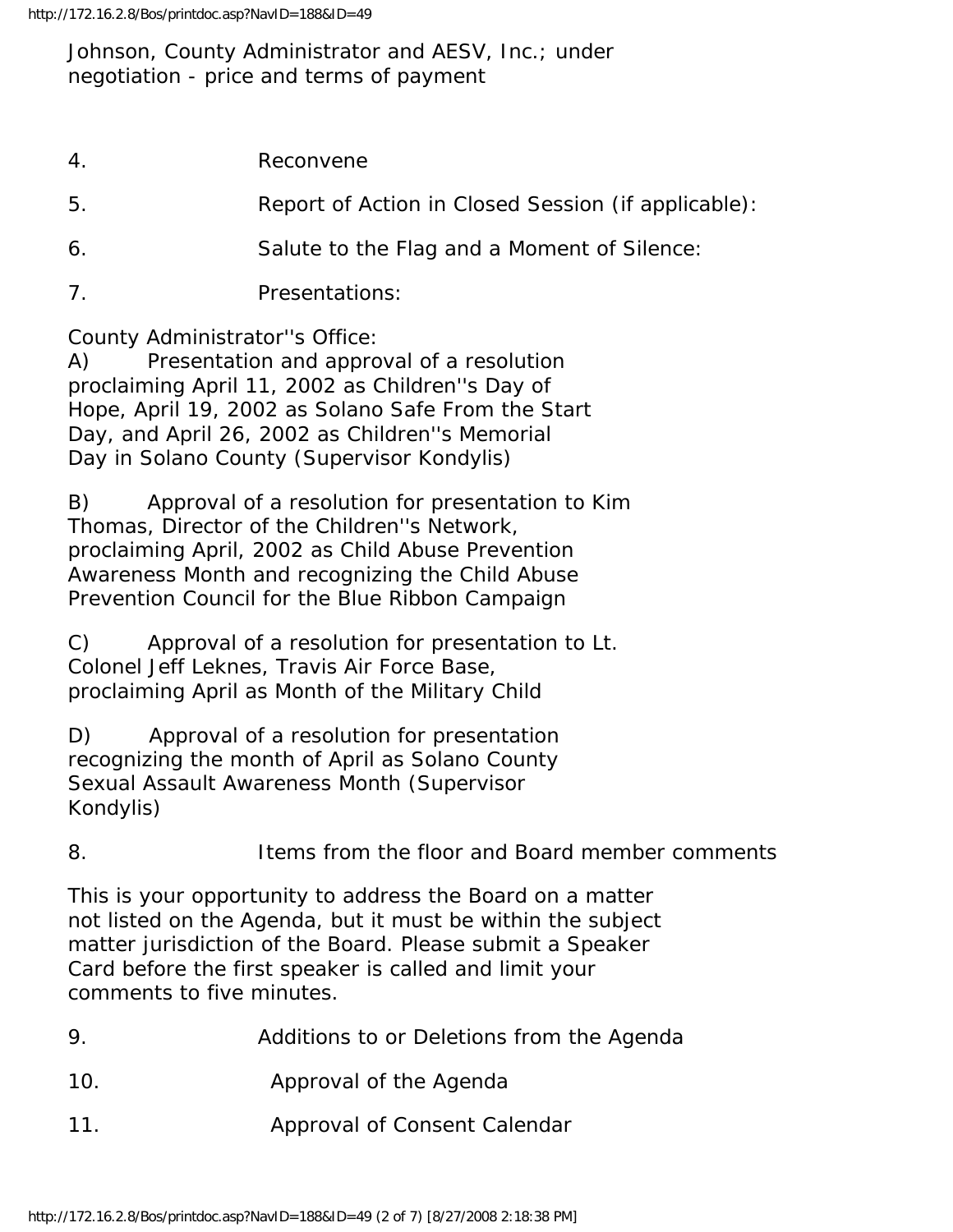The Board considers all matters listed under the Consent Calendar to be routine and will adopt them in one motion. There will be no discussion on these items before the Board votes on the motion unless Board members, staff or the public request specific items be discussed and/or removed from the Consent Calendar. If you wish to address specific items on the Consent Calendar, please submit a Speaker Card before the Board takes action on the Consent Calendar and appropriately limit your comments to five minutes.

CONSENT CALENDAR

## GENERAL GOVERNMENT

12. Clerk of the Board of Supervisors: Approval of Minutes: Board of Supervisors March 12, 2002; Rural North Vacaville Water District March 12, 2002

13. County Administrator''s Office:

Approval of a contract renewal with Public Financial Management, Inc. for financial management advisory services for the period April 1, 2002 through March 30, 2005

14. Auditor-Controller:

Adoption of a resolution approving records retention schedules for the Auditor-Controller''s Office

# HEALTH AND SOCIAL SERVICES:

15. Health and Social Services:

A) Adoption of a resolution approving an application to the State for the Projects for Assistance in Transition from Homelessness (PATH) Grant Program for FY2001-02 in the amount of \$34,787; authorize the Chairman to sign the resulting agreement; approval of an appropriation transfer in the amount of \$10,754 from Unanticipated Revenue (4/5 vote required)

B) Approval to submit the FY2001-02 Substance Abuse and Mental Health Services Administration (SAMHSA) Grant renewal application to the State to receive an allocation of \$588,890 (no County match required)

C) Adoption of a resolution approving an application to the State to receive \$10,000 in funding for a Public Health Preparedness and Response to Bioterrorism Grant; authorize the Chairman of the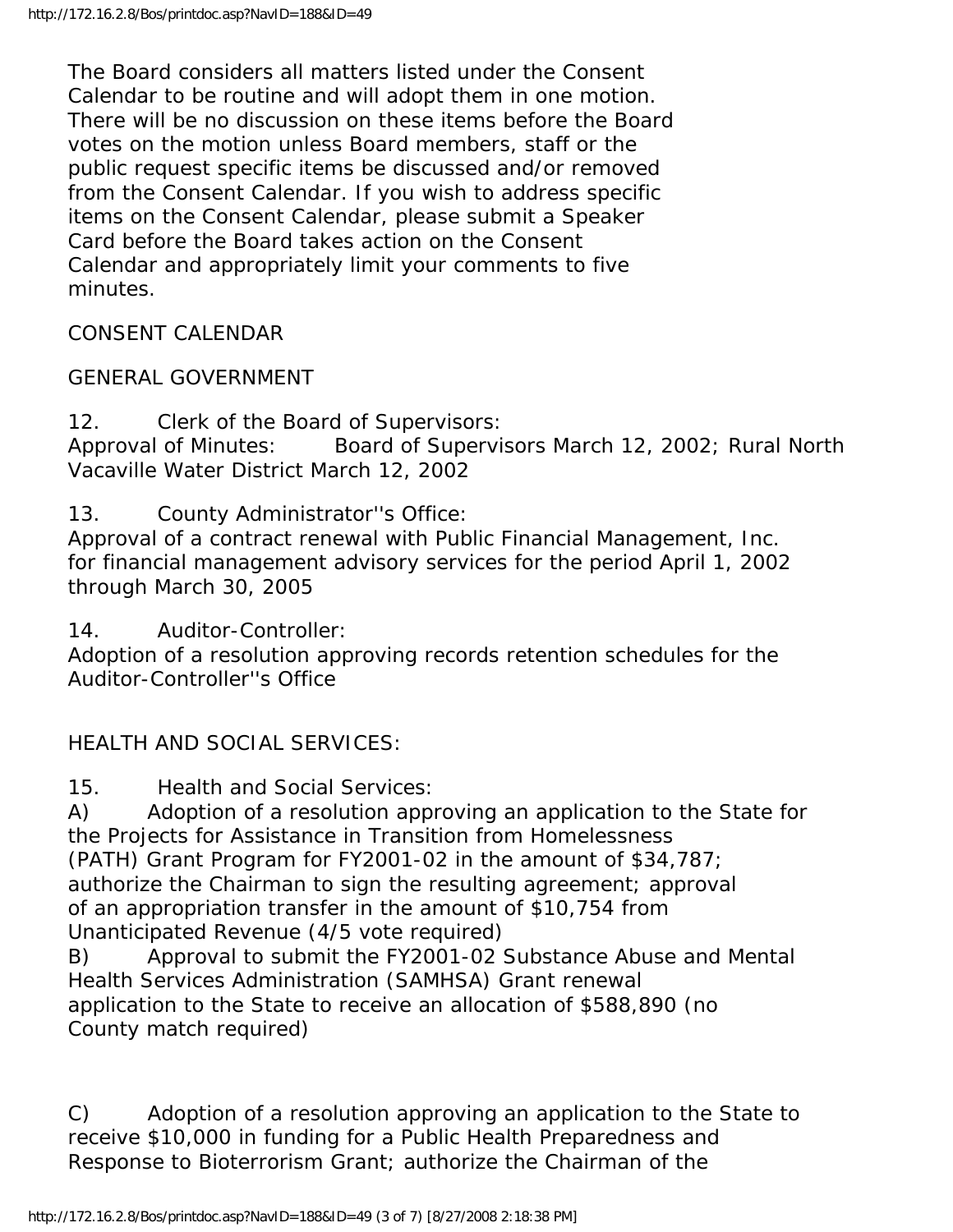Board to sign the resulting agreement and any amendments (no new County costs)

## CRIMINAL JUSTICE:

16. District Attorney:

Adoption of a resolution authorizing an additional monetary penalty pursuant to Penal Code Section 1463.14 (b) to defray expenses to the County for blood, breath and urine analysis testing during law enforcement activities

#### LAND USE/TRANSPORTATION

17. Transportation:

Acceptance of offer of dedication of property from Nancy M. Nusbaum for road purposes on Browns Valley Road (no General Fund impact)

OTHER: None

#### SCHEDULED CALENDAR

18. Rescheduled Consent Items: (Items pulled from Consent Calendar above)

| A) | E) |
|----|----|
| B) | F) |
| C) | G) |
| D) | H) |

GENERAL GOVERNMENT: None

HEALTH AND SOCIAL SERVICES: None

#### CRIMINAL JUSTICE: None

2:00 p.m.

## LAND USE/TRANSPORTATION

19. Environmental Management; Continue a noticed/published hearing to consider the purchase of approximately 1871.47 acres of land in partnership with the City of Fairfield located east of Travis Air Force Base in the unincorporated area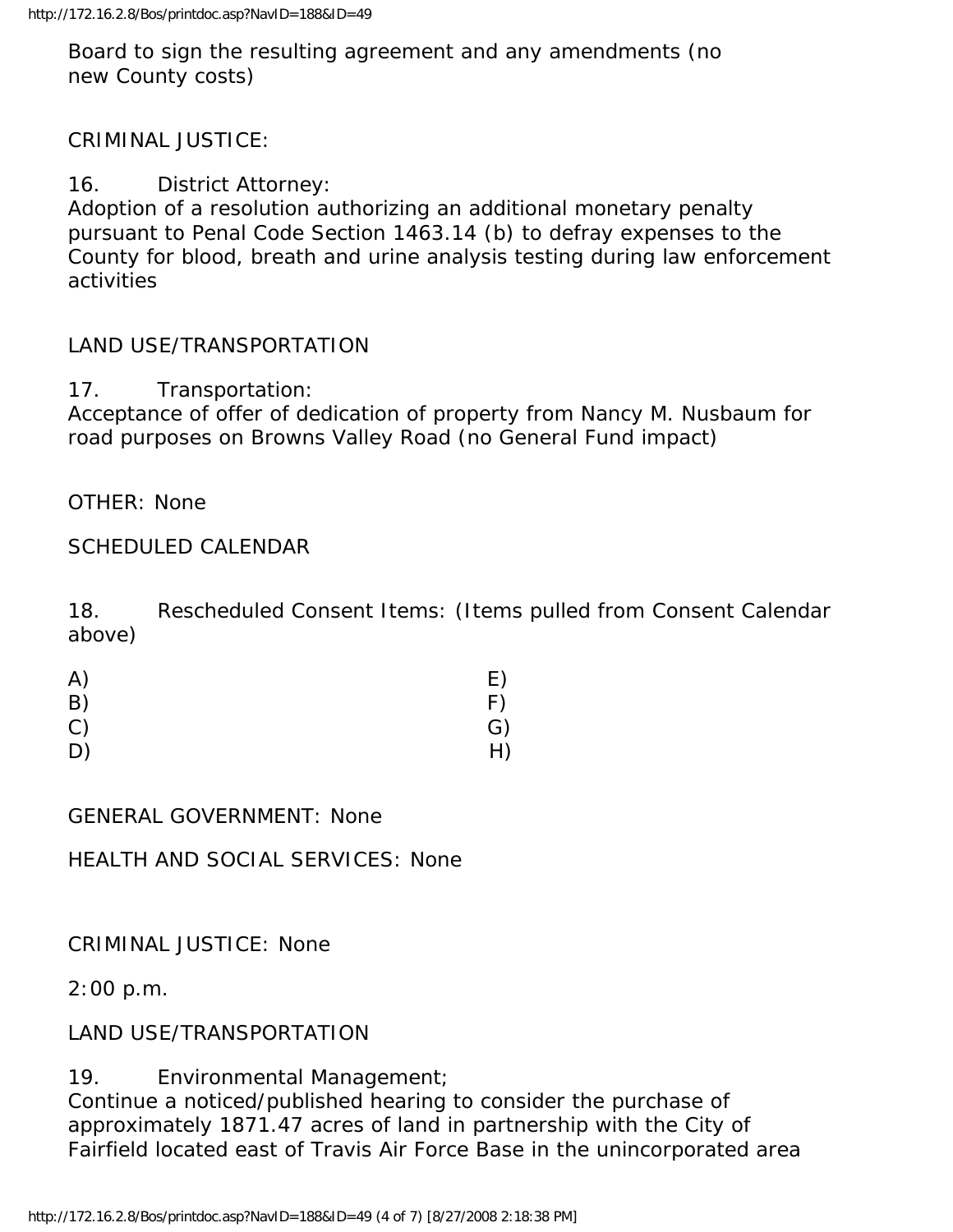of Solano County; adopt a resolution authorizing the purchase of land for a cash sum of \$1,405,853 plus \$60,000 administrative and estimated closing costs (4/5 vote required); authorize the County Administrator to utilize available funds in the Accumulated Capital Outlay Fund to fund the purchase of land; authorize County staff to open escrow and submit and execute the necessary documents to close escrow for the purchase of land in accordance with the purchase agreement; authorize the Board Chairman to sign the Acquisition and Management Agreement between the County and the City of Fairfield

OTHER: None

SPECIAL DISTRICTS GOVERNED BY THE BOARD OF SUPERVISORS: None

MISCELLANEOUS ITEMS

20. Appointments/Resignations to Boards and Commissions:

A) Board of Supervisors:

Approval of a resolution appointing Dorothy Champion to the Solano County Elder Abuse Prevention Council

B) Board of Supervisors:

Reappointment of Velma Ewing to the Solano County Equal Employment Opportunity Committee

C) Board of Supervisors:

Approval of a resolution reappointing JoAnn Joye to the Solano County Child Abuse Prevention Council

21. Adjourn

APRIL MEETING CALENDAR (DATES AND TIMES SUBJECT TO CHANGE)

| 4/2                            | 6:30 p.m.   | SIDS Advisory Committee, 300 Hospital    |  |  |
|--------------------------------|-------------|------------------------------------------|--|--|
| Dr., Basement                  |             |                                          |  |  |
| Classrooms, Vallejo            |             |                                          |  |  |
| 4/3                            | $9:30$ a.m. | BAAQMD 939 Ellis St., San Francisco      |  |  |
| 4/3                            | <b>Noon</b> | Children"s Network, Solano County Health |  |  |
| and Social                     |             |                                          |  |  |
| Services, 2101 Courage Dr., FF |             |                                          |  |  |
| 4/3                            | 1:30 p.m.   | ABAG Regional Planning Comm.             |  |  |
| 4/4                            | 10:00 a.m.  | Solano County Zoning Administrator,      |  |  |
| Environmental                  |             |                                          |  |  |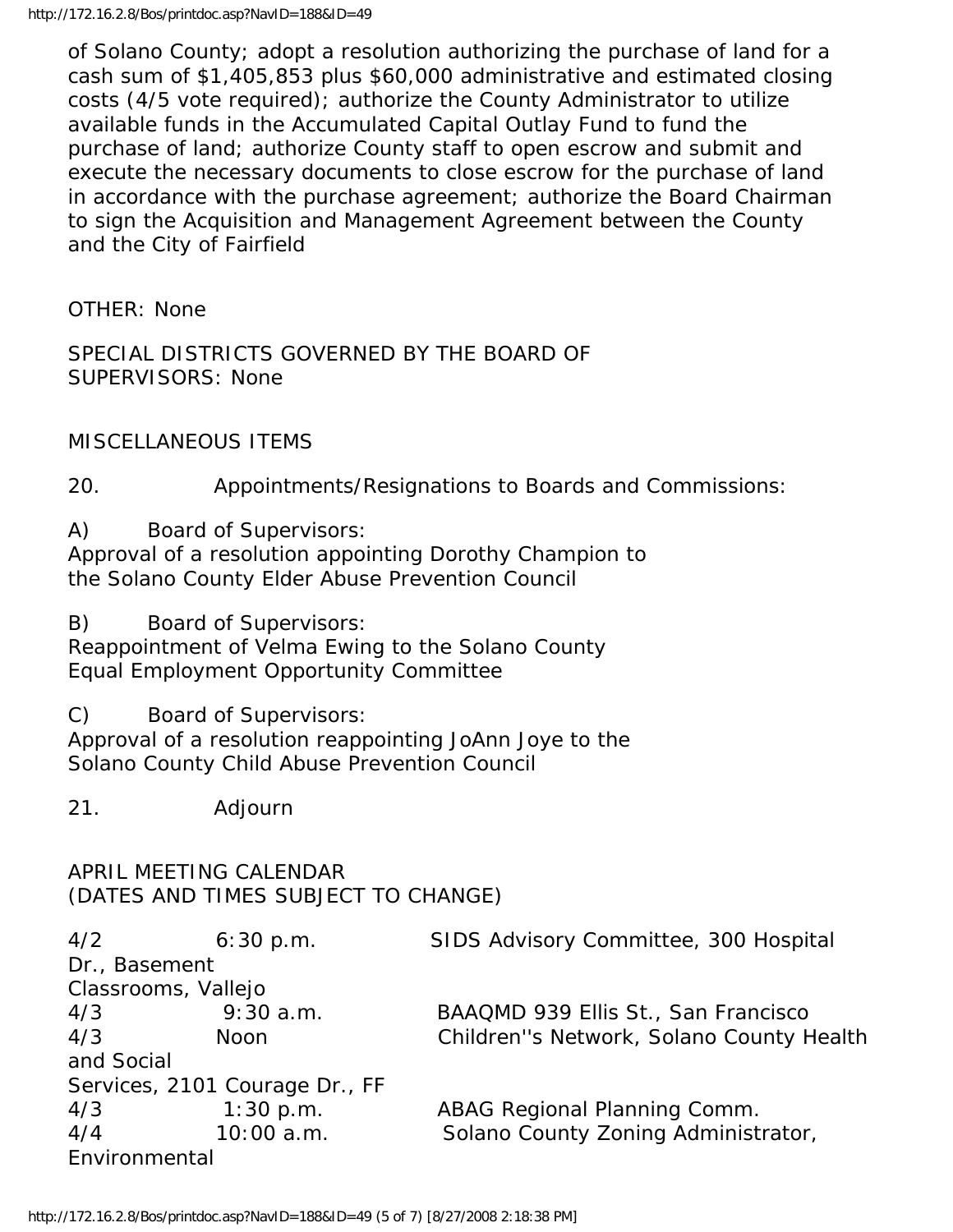Management, 601 Texas St., FF 4/4 1:00 p.m. BCDC, S.F. Downtown Center, 425 Market St., San Francisco 4/4 7:00 p.m. Solano County Planning Commission, Board of Supervisors Chambers, 580 Texas St., FF 4/9 9:00 a.m. Board of Supervisors, 580 Texas St., FF 4/9 4:00 p.m. Maternal, Child, and Adolescent Health Advisory Board, 1735 Enterprise Dr., Bldg.2, Conf. Rm. 1, FF 4/10 6:00 p.m. Solano Transportation Authority, 333 Sunset Ave, Suite 230, Suisun 4/10 9:00 a.m. Yolo-Solano Air Quality Management District, 1947 Galileo Court, Suite 103, Davis 4/10 6:15 p.m. Solano County Fair Board of Directors, Administration Building, Solano County Fairgrounds, Vallejo 4/10 6:00 p.m. Alcohol and Drug Advisory Board, 1735 Enterprise Dr., Bldg. 3, Conf. Rm. 1, FF 4/11 1:30 p.m. Emergency Medical Care Committee, 1735 Enterprise Dr., Bldg. 3, Conf. Rm 1, FF 4/11 6:30 p.m. Solano County Aviation Advisory Commission/Airport Land Use Commission, Nut Tree Airport, Vacaville 4/11 7:00 p.m. Solano County Water Agency, 508 Elmira Rd., Vacaville 4/12 9:00 a.m. Local Task Force for Integrated Waste Management, Fairfield-Suisun Sewer District Office, 1010 Chadbourne Rd., Suisun 4/15 Noon . Child Abuse Prevention Council, Solano County Office of Education, Waterman Room, 5100 Business Center Dr., FF 4/17 9:30 a.m. BAAQMD 939 Ellis St., San Francisco 4/17 2:00 p.m. Health & Social Services Subcommittee, Board of Supervisors Chambers, 580 Texas St., FF 4/17 4:00 p.m. Solano County Equal Employment **Opportunity** Committee, 580 Texas St.,Third Floor CAO Conference Room, FF